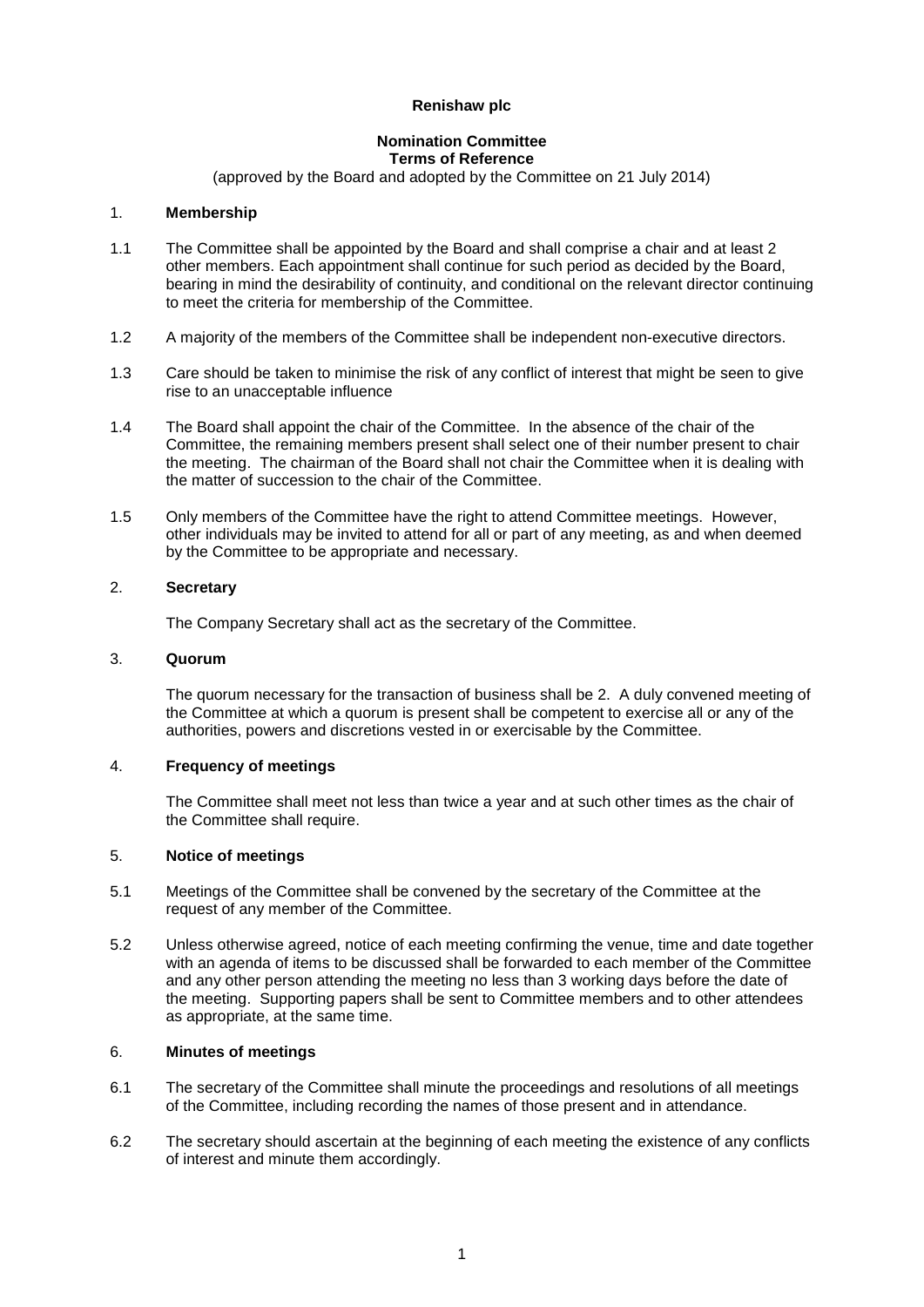6.3 Minutes of Committee meetings shall be made available to others members of the Board upon request unless in the opinion of the chair of the Committee it would be inappropriate to do so.

## 7. **Annual General Meeting**

The chair of the Committee shall attend the Annual General meeting to respond to any shareholder questions on the Committee's activities.

## 8. **Duties**

- 8.1 The Committee shall:
	- (a) regularly review the structure, size and composition (including skills, knowledge and experience) of the Board and make recommendations to the Board with regard to any changes;
	- (b) satisfy itself with regard to succession planning for directors and other senior executives, taking into account the challenges and opportunities facing the Company, and what skills and expertise are therefore needed on the Board in the future;
	- (c) be responsible for identifying and nominating for the approval of the Board, candidates to fill Board vacancies as and when they arise;
	- (d) before any appointment is made by the Board, evaluate the balance of skills, knowledge, experience and diversity on the Board, and, in the light of this evaluation prepare a description of the role and capabilities required for a particular appointment. In identifying suitable candidates the Committee shall:
		- (1) consider using open advertising or the services of external advisers to facilitate the search;
		- (2) consider candidates from a wide range of backgrounds; and
		- (3) consider candidates on merit and against objective criteria and with due regard for the benefits of diversity on the Board, including gender, taking care that appointees have enough time available to devote to the position;
	- (e) prior to the appointment of a director, the proposed appointee should be required to disclose any other business interests that may bresult in a conflict of interest and be required to report any future business interests that could result in a conflict of interest;
	- (f) ensure that on appointment to the Board, non-executive directors receive a formal letter of appointment setting out clearly what is expected of them in terms of time commitment, committee services and involvement outside Board meetings;
	- (g) keep under review the leadership needs of the organisation, both executive and nonexecutive, with a view to ensuring the continued ability of the organisation to compete effectively in the marketplace;
	- (h) keep up to date and fully informed about strategic issues and commercial changes affecting the Company and the market in which it operates;
	- (i) review regularly the time required from non-executive directors. Performance evaluation should be used to assess whether the non-executive directors are spending enough time to fulfil their duties;
	- (j) review the results of the Board performance evaluation process that relate to the composition of the Board; and
	- (k) work and liaise as necessary with all other Board committees.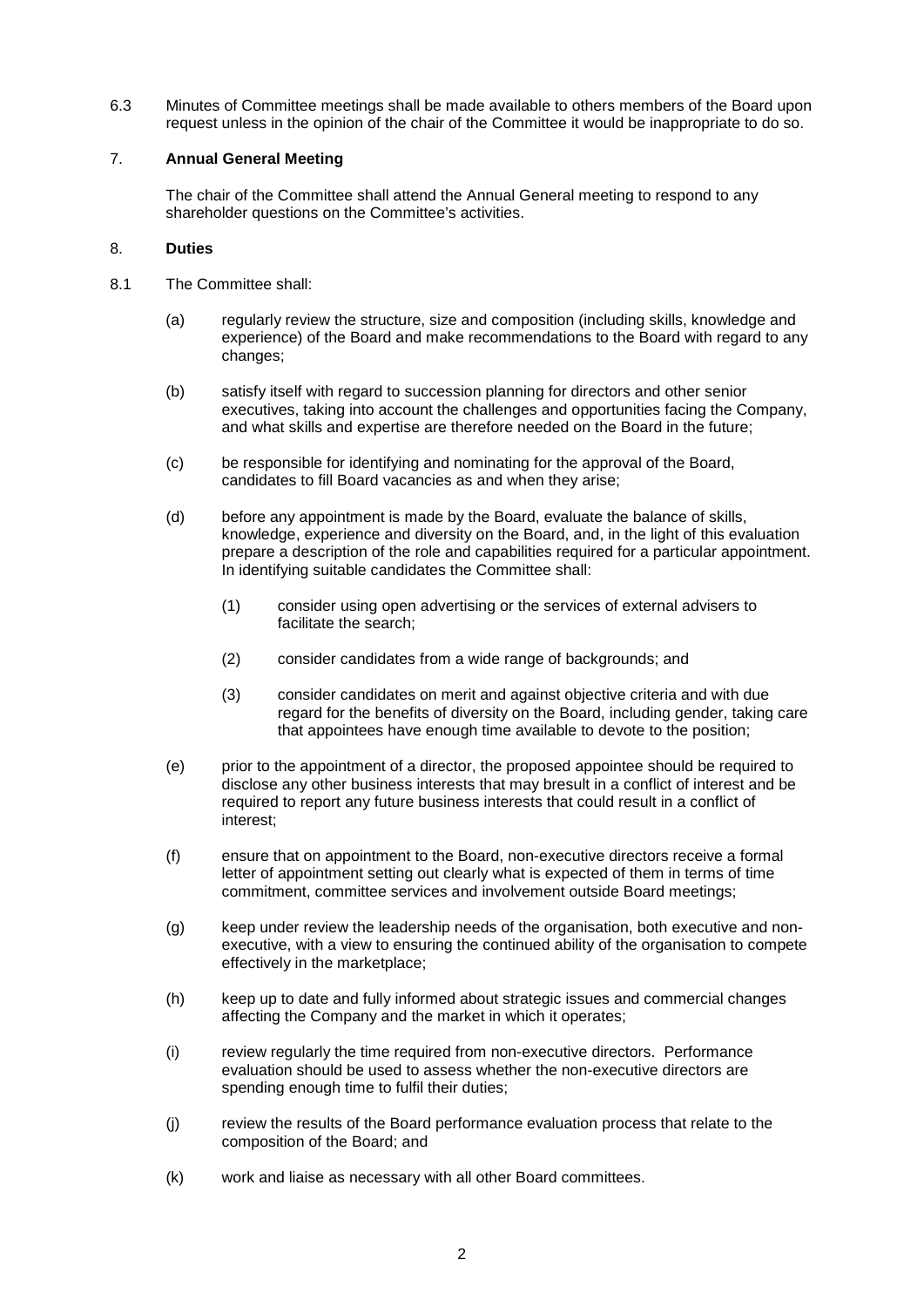- 8.2 The Committee shall also make recommendations to the Board concerning:
	- (a) formulating plans for succession for both executive and non-executive directors and in particular for the key roles of chairman and chief executive;
	- (b) suitable candidates for the role of senior independent director;
	- (c) membership of the Audit and Remuneration committees and any other Board committees as appropriate, in consultation with the chairs of those committees;
	- (d) the re-appointment of any non-executive director at the conclusion of their specified term of office having given due regard to their performance and ability to continue to contribute to the Board in the light of the knowledge, skills and experience required;
	- (e) the re-election by shareholders under the annual re-election provisions of the UK Corporate Governance Code or the retirement by rotation provisions in the Company's articles of association having due regard to their performance and ability to continue to contribute to the Board in the light of the knowledge, skills and experience required and the need for progressive refreshing of the Board (particularly in relation to directors being re-elected for a term beyond six years);
	- (f) any matters relating to the continuation in office of any director at any time including the suspension or termination of service of an executive director as an employee of the Company subject to the provisions of the law and their service contract; and
	- (g) the appointment of any director to executive or other office.
- 8.3 The chair of the Committee shall report to the Board on its proceedings after each meeting on all matters within its duties and responsibilities.
- 8.4 The Committee shall make whatever recommendations to the Board it deems appropriate on any area within its remit where action or improvement is needed.
- 8.5 The Committee shall provide a report to be included in the annual report about its activities, the process used to make appointments and explain if external advice or open advertising has not been used. Where an external search agency has been used, it shall be identified in the annual report and a statement made as to whether it has any connection with the Company.
- 8.6 The report referred to in 8.5 above should include a statement of the Board's policy on diversity, including gender, any measureable objectives that it has set for implementing the policy, and progress on achieving the objectives.

# 9. **Authority**

The Committee is authorised:

- 9.1 to seek any information it requires from any employee of the Company in order to perform its duties; and
- 9.2 to obtain, at the Company's expense within an agreed budget, external legal or other professional advice on any matters within its terms of reference.

# 10. **Review of performance**

The Committee shall, at least once a year, review its own performance, constitution and terms of reference to ensure it is operating at maximum effective ness and recommend any changes it considers necessary to the Board for approval.